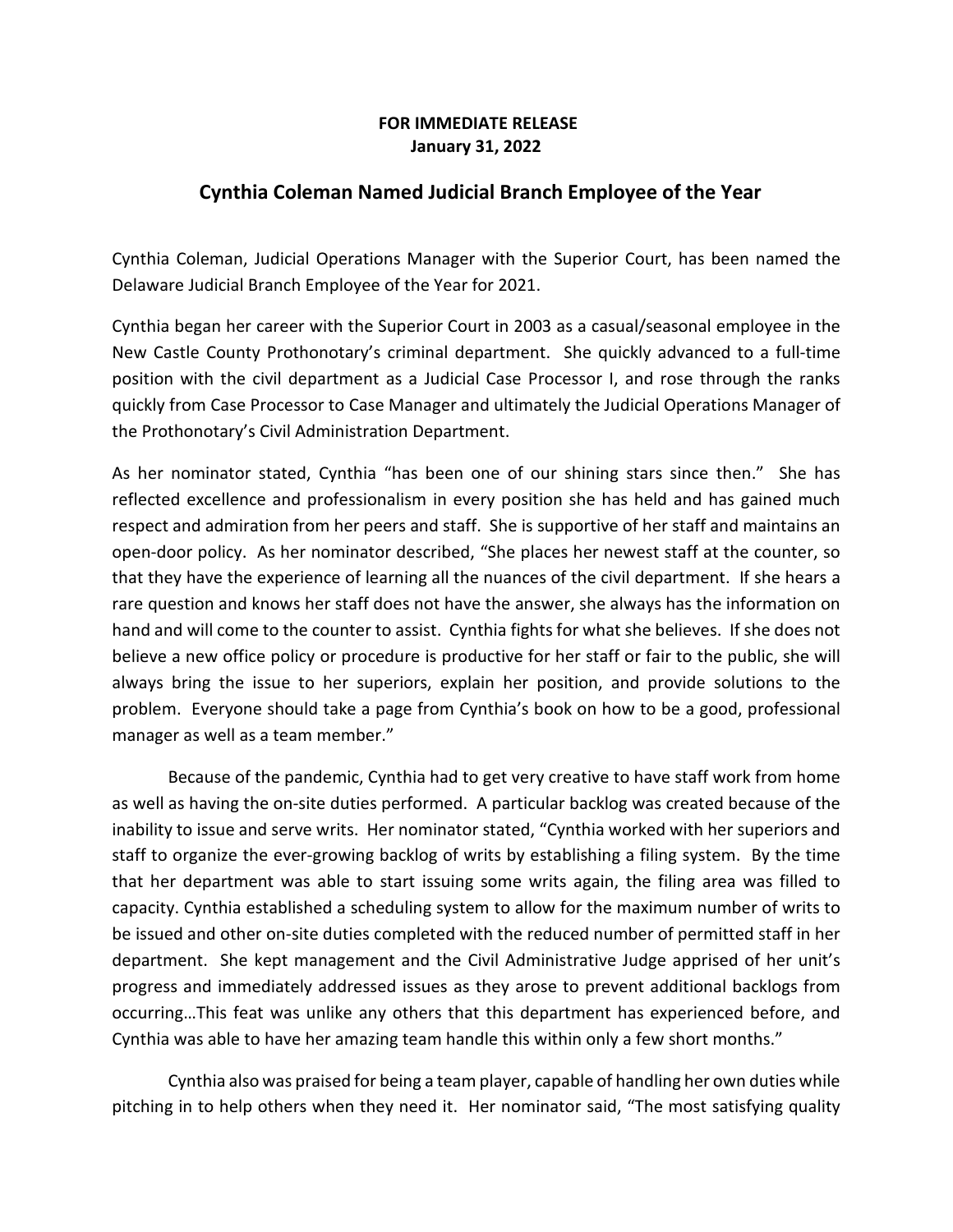that Cynthia possesses is her positive attitude throughout the Judicial Emergency. She checks in on her staff regularly and reminds everyone, including her own managers, to keep things within proper perspective and to take care of themselves throughout this difficult time. Cynthia Coleman's brave front throughout this pandemic has truly made her a leader to all Prothonotary staff. We are extremely grateful that she has remained a member of our team and know that she will carry her positive attitude, professionalism, and great management experience way into the future. She is truly an asset to the Judicial Branch."

**The Delaware Judicial Branch congratulates Cynthia on this well-deserved recognition. Her name has been forwarded to the Governor for consideration for the Delaware Award for Excellence and Commitment in State Service.**

**\*\*\*\*\*\*\*\*\*\*\*\*\*\*\*\*\*\*\*\*\*\*\*\*\*\*\*\*\*\*\*\*\*\*\*\*\*\*\*\*\*\*\*\*\*\*\*\*\*\*\*\*\*\*\*\*\*\*\*\*\*\*\*\*\*\*\*\*\*\*\*\*\*\*\*\*\*\***

We also want to recognize the following employees who were nominated for the Judicial Branch's Employee of the Year Award:

**Ann Hsu, Help Desk Support, Judicial Information Center.** Ann was nominated because of the outstanding service she provides to the Courts on a day-to-day basis and for her dedication and perseverance in solving difficult technical issues that others cannot resolve. Her nominator described Ann as positive and helpful and a "strong go-to person" because of her expertise and knowledge and willingness to work on a problem until it is ultimately fixed. Ann "goes above and beyond on a regular basis" even if it means working on weekends and holidays to help Judicial Branch employees resolve their technology issues.

**Amy Kelly, Judicial Case Processor II, Family Court**. Amy was nominated because she is a team player who is always willing to adapt and provide coverage to other Family Court functions whenever the need arises. She has been asked to cover records and the receptionist desk many times in 2021, and she never hesitates to offer her assistance. In addition to her regular duties as a Judicial Case Processor and providing additional coverage in other areas as needed, she also was responsible for procuring supplies and managing all printer issues throughout Family Court in New Castle County while the position responsible for those duties was vacant. Amy is an asset to Family Court and her dedication to the court and pride in her work is truly appreciated.

**Christine Syva, Civil Case Manager, Court of Common Pleas**. Christine has been employed with the Court of Common Pleas for 16 years and currently works as a case manager in the civil section in the Kent County clerk's office. Christine is the Court's subject matter expert on civil cases and is frequently called upon to answer civil questions statewide. Additionally, Christine has extensive criminal case experience and assists in the criminal section in Kent County on a